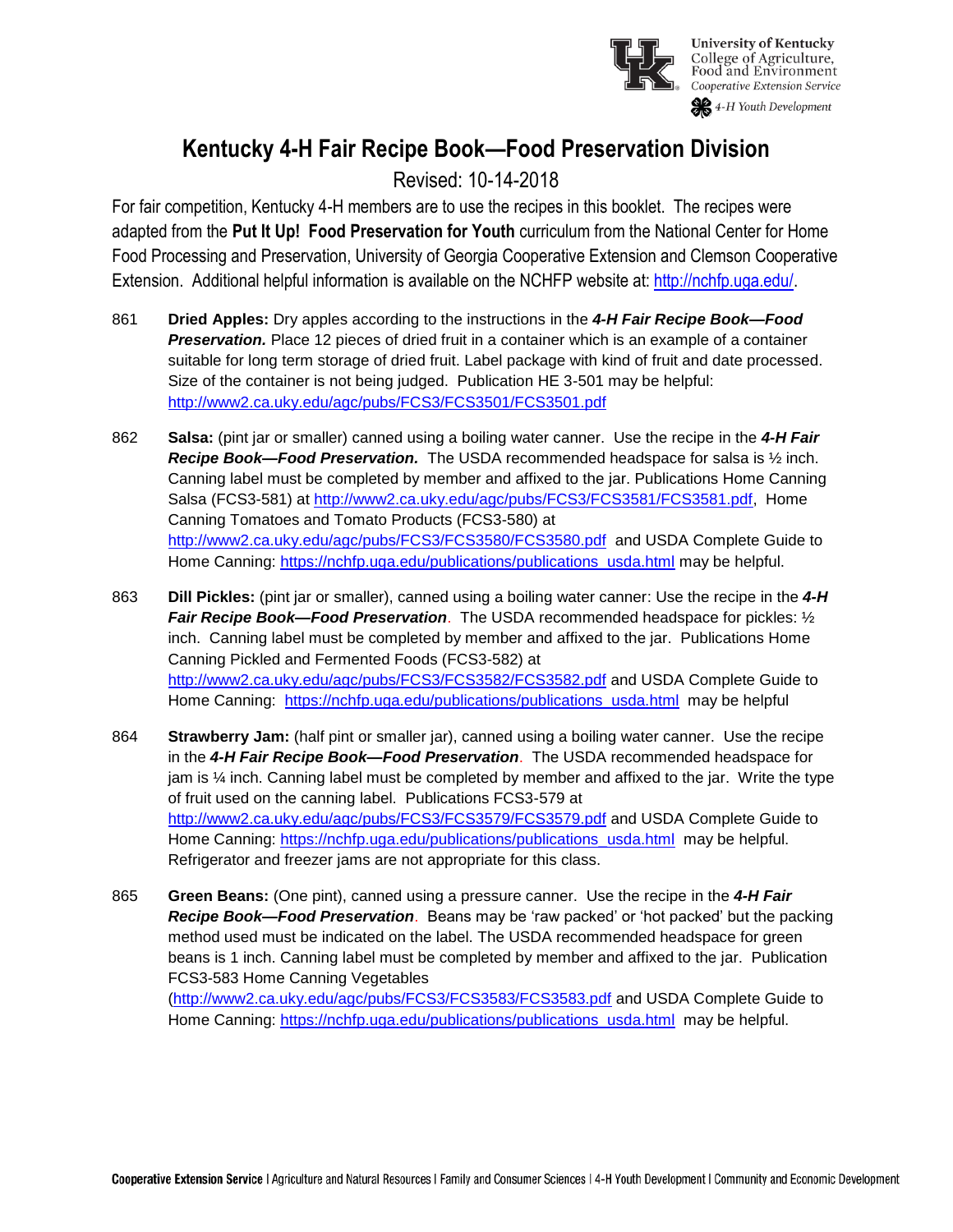## **Dried Apples**

Recipe adapted from the **Put It Up! Food Preservation for Youth** curriculum from the National Center for Home Food Processing and Preservation, University of Georgia Cooperative Extension and Clemson Cooperative Extension

2 to 3 apples of your choice

2 cups vitamin C-enriched apple juice (enough to cover the apples when sliced) Cooking spray

- 1. If you are using an electric dehydrator, plug it in (so that it is not touching anything) with the lid on the base. If you are using an oven, slide oven racks to be 2 to 3 inches apart and turn on oven. Preheat dehydrator or oven to 140°F.
- 2. Wash apples under cool running water.
- 3. Place enough apple juice in a bowl to cover the apples when sliced.
- 4. Core and peel the apples. Cut away any bruised or damaged areas. Carefully cut apples into  $1/g$ -inch thick pieces, either as slices or rings.
- 5. To prevent browning, place the apple pieces into the bowl of juice as they are cut. Soak the apple pieces in the juice for 3 to 5 minutes.
- 6. Spray drying tray lightly with cooking spray. This will prevent sticking.
- 7. Remove the apple pieces from the juice, place briefly on paper towels to remove excess juice, and then place the pieces in a single layer on the drying tray. Place the drying tray into the preheated dehydrator or oven.
- 8. Dry at 140°F for approximately 6 to 12 hours in a dehydrator. Plan to start checking for doneness in 3 hours and check every hour or half-hour until done. Oven drying may take 12 to 24 hours. If using an oven, leave the door cracked open to allow moist air to escape. Place a fan outside the oven near the door to speed up drying time.
- 9. When dry, the apple pieces should be bendable, but not sticky. If a piece is folded in half, it should not stick to itself. You should not be able to squeeze any moisture from the fruit. Do not let the apples dry so long that they become crispy.
- 10. After drying, cool the dried apples 30 to 60 minutes before packaging. Packaging warm fruit could lead to sweating and mold growth.
- 11. Once they are cool, put the dried apples into a sealable airtight container. Label the container with the name of the fruit and the date.

UK Extension Publication HE 3-501 may be helpful.

*For the fair:* Place 12 pieces of dried fruit in a container which is an example of a container suitable for long term storage of dried fruit. Label package with kind of fruit and date processed. The container may be larger than needed for 12 pieces. Judging will be based on suitability of container, not size.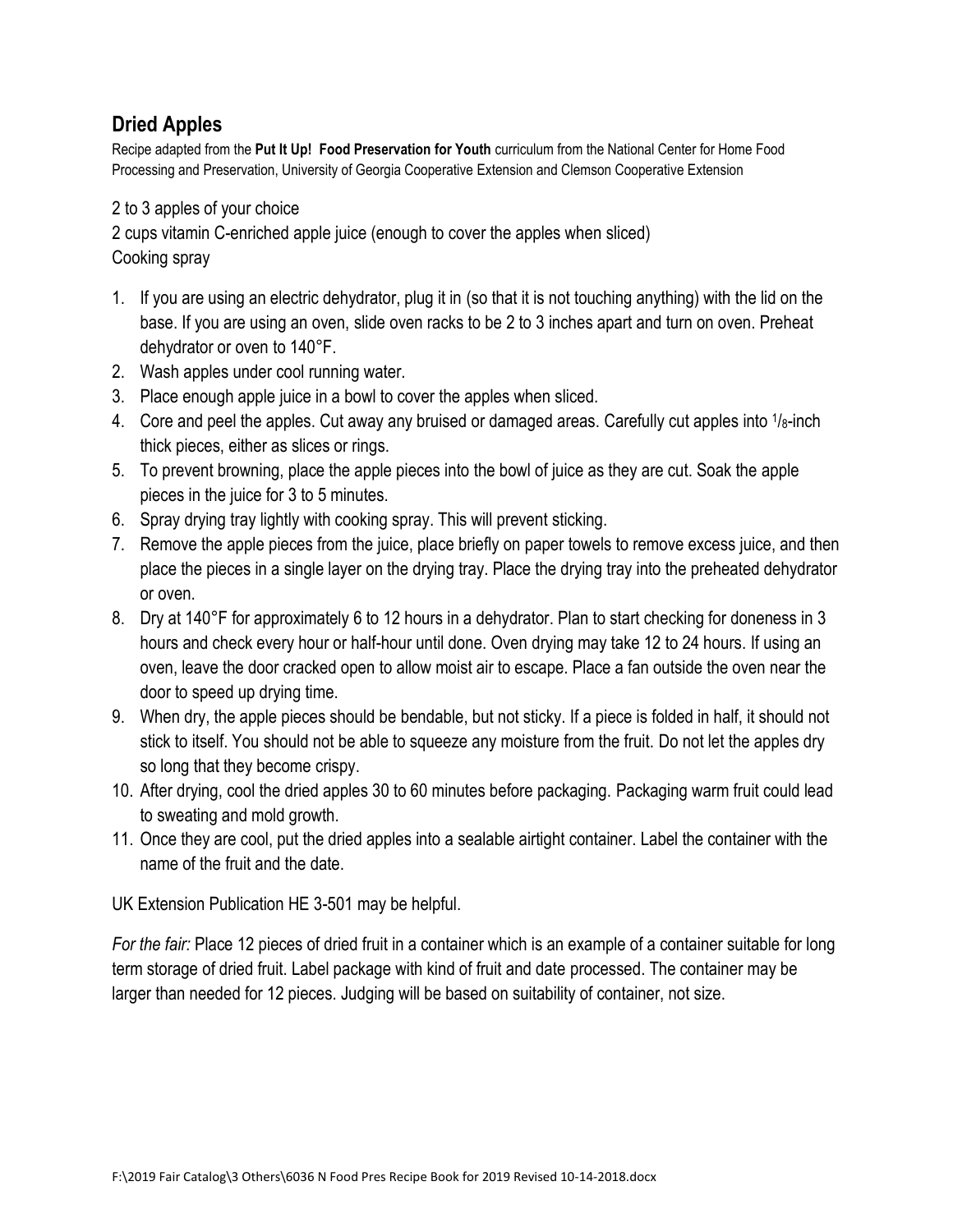## **Boiling Water Canning**

Follow these general instructions for boiling water canning Choice Salsa, Dill Pickles or Strawberry Jam.

*Prepare canner and jars:*

- 1. Assemble equipment and ingredients.
- 2. Place rack in bottom of boiling water canner. Fill canner half full with clean, hot water and place on burner. Turn heat on medium-high to heat water in canner to the temperature specified in each recipe (180°F, simmering, for hot packed Choice Salsa and Strawberry Jam; 140°F, almost simmering, for raw packed Dill Pickles).
- 3. Only use jars that were specifically made for home canning. (Do not re-use containers such as mayonnaise jars.) Use only the jar sizes specified in each recipe. Examine jars carefully. Discard any with cracks or chips in the rim. Examine ring bands and discard any with rust or bends.
- 4. Wash jars thoroughly in warm soapy water, rinse well, and place them in the canner to stay warm until ready to use.
- 5. Wash ring bands and prepare lids as instructed by the manufacturer.
- 6. Heat 3 to 4 cups hot water in a medium saucepan for adding to canner, if needed.

## *Prepare the recipe:*

As directed for each product.

## *Fill the jars:*

- 1. Slowly remove jars from hot water with jar lifter. Carefully empty any water back into the canner. Place jars upright on towel-covered countertop or rack.
- 2. Fill jars as directed in each recipe, leaving the required headspace. Headspace is the gap between the top of the food and the top of the jar rim. Measure headspace with headspace tool or ruler to ensure it is correct.
- 3. Remove air bubbles by slowly moving bubble freer or nonmetal spatula gently in and out around the inside edge of each jar. Check headspace of each jar again and gently add or remove liquid with a small spoon, if needed.
- 4. Wipe jar rims with a clean, damp paper towel.
- 5. Apply lids according to manufacturer's directions. Turn band onto jars until fingertip tight. Fingertip tight is when you meet firm resistance as you turn the band onto the jar using your thumb and two fingers.

## *Boiling water processing:*

- 1. Use a thermometer to check that the temperature of the water in the canner is the temperature specified in the recipe (180°F for Choice Salsa or Strawberry Jam; 140°F for Dill Pickles). Adjust burner higher or lower, if necessary.
- 2. Use a jar lifter to carefully place filled jars one at a time on the rack in the canner. Keep jars upright at all times. Make sure water is 1 to 2 inches above tops of jars. Add hot water from the saucepan if needed, pouring between jars rather than directly on top of jars.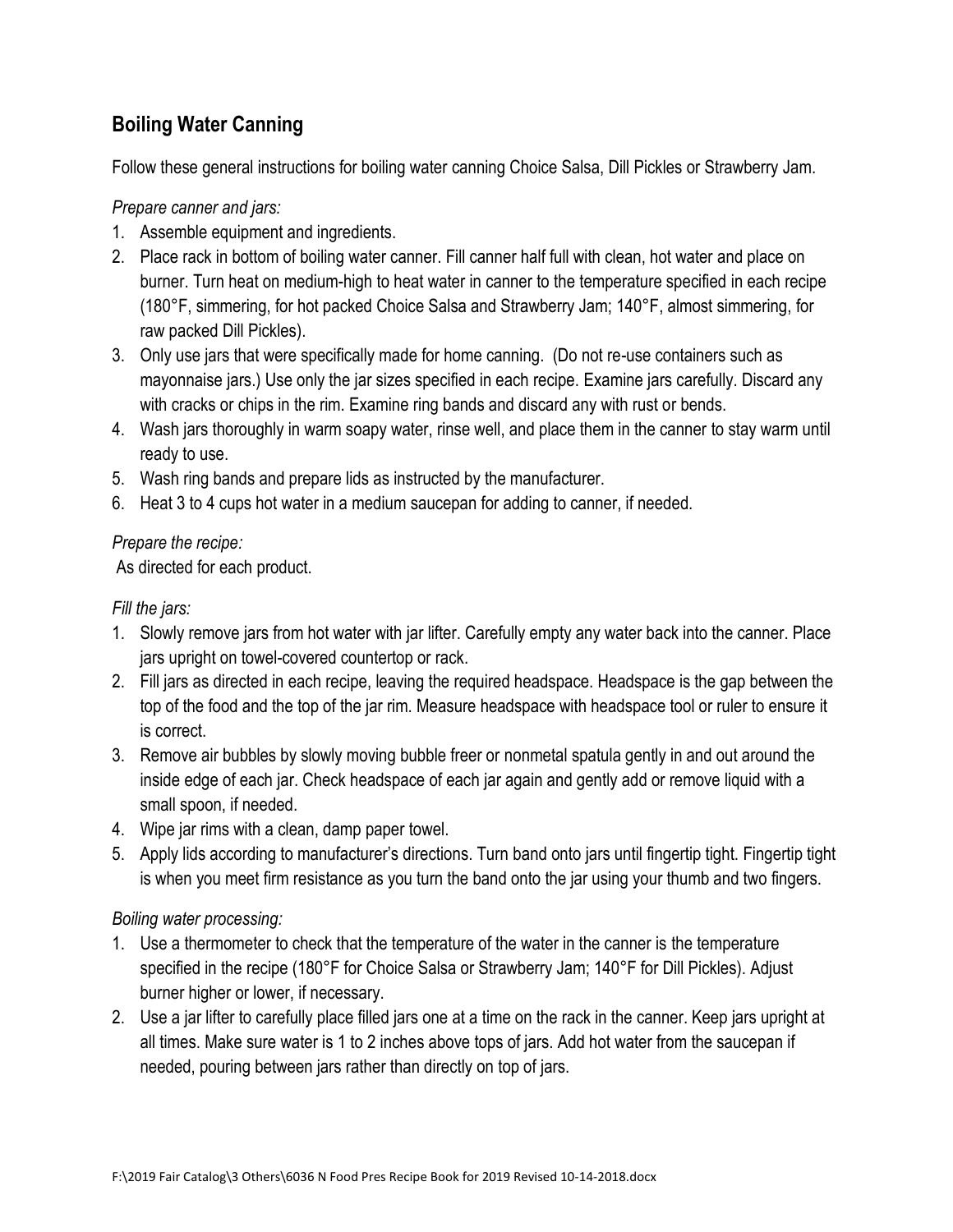- 3. Place lid on canner and turn heat to high. Bring water in canner to a strong boil and then start a timer, using the time specified in the recipe for your altitude. *Be sure to maintain a steady boil throughout the entire timing process.*
- 4. Once the timer goes off, turn off heat. Remove canner lid, lifting the underside of the lid away from you to direct the steam away from your face. Wait 5 minutes for the contents of the jars to settle.
- 5. After 5 minutes of cooling, remove jars from the canner one at a time using a jar lifter, keeping them upright. Be careful not to tilt them. Place jars at least 1 inch apart on a dry towel or cake-cooling rack. Place away from drafts of moving air.
- 6. Let jars cool, undisturbed, for 12 to 24 hours. Check jars for vacuum seals. The lids on sealed jars will be indented and will not flex when pressed.
- 7. Remove ring bands from sealed jars and wipe jars. Store in a cool, dark, dry place. Store unsealed or opened jars in the refrigerator and eat within one week.

## **Choice Salsa**

Recipe is from the **Put It Up! Food Preservation for Youth** curriculum from the National Center for Home Food Processing and Preservation, University of Georgia Cooperative Extension and Clemson Cooperative Extension.

6 cups (about 5 pounds) tomatoes (red, orange, yellow or green) 9 cups (about 3 pounds) onions and/or peppers of any variety\* 1½ cups commercially bottled lemon or lime juice 3 teaspoons canning or pickling salt About 6 pint (or 12 half-pint) canning jars

\*Red, yellow or white onions may be used and will slightly affect the overall flavor. More bell peppers make a milder salsa, while hot chili peppers make a spicier salsa. It is important to the safety of the salsa that you use no more than 9 cups total of onions and peppers.

- 1. Prepare canner and jars as directed in **Boiling Water Canning**, heating to 180°F (simmering).
- 2. *Peel tomatoes:* Fill a stockpot with enough water to cover several tomatoes at a time. Bring water to a boil while preparing tomatoes. Fill a large bowl with ice (if you have it) and cold water. Wash tomatoes. Cut an "x" in the non-stem end of tomatoes with the tip of a small knife. Place 2 to 3 tomatoes at a time in boiling water for 30 to 60 seconds or until skins split. Remove tomatoes with a slotted spoon and place in cold/ice water. Slip off tomato skins and discard them. Place tomatoes on a clean cutting board.
- 3. Carefully use a knife to remove the firm inner core from tomatoes. Coarsely chop tomatoes (into blueberry-sized pieces).
- 4. Peel, rinse, trim and dice onions in ¼-inch pieces.
- 5. *Bell peppers:* Rinse peppers. Remove stems, seeds and membranes. Dice peppers in ¼-inch pieces.
- 6. *If using hot peppers:* Place food handling gloves on both hands. Rinse and dry hot peppers. Remove stems and remove the seeds and membranes, unless you want more spicy heat. Dice hot peppers into very small pieces. Remove and discard gloves. Wash hands well.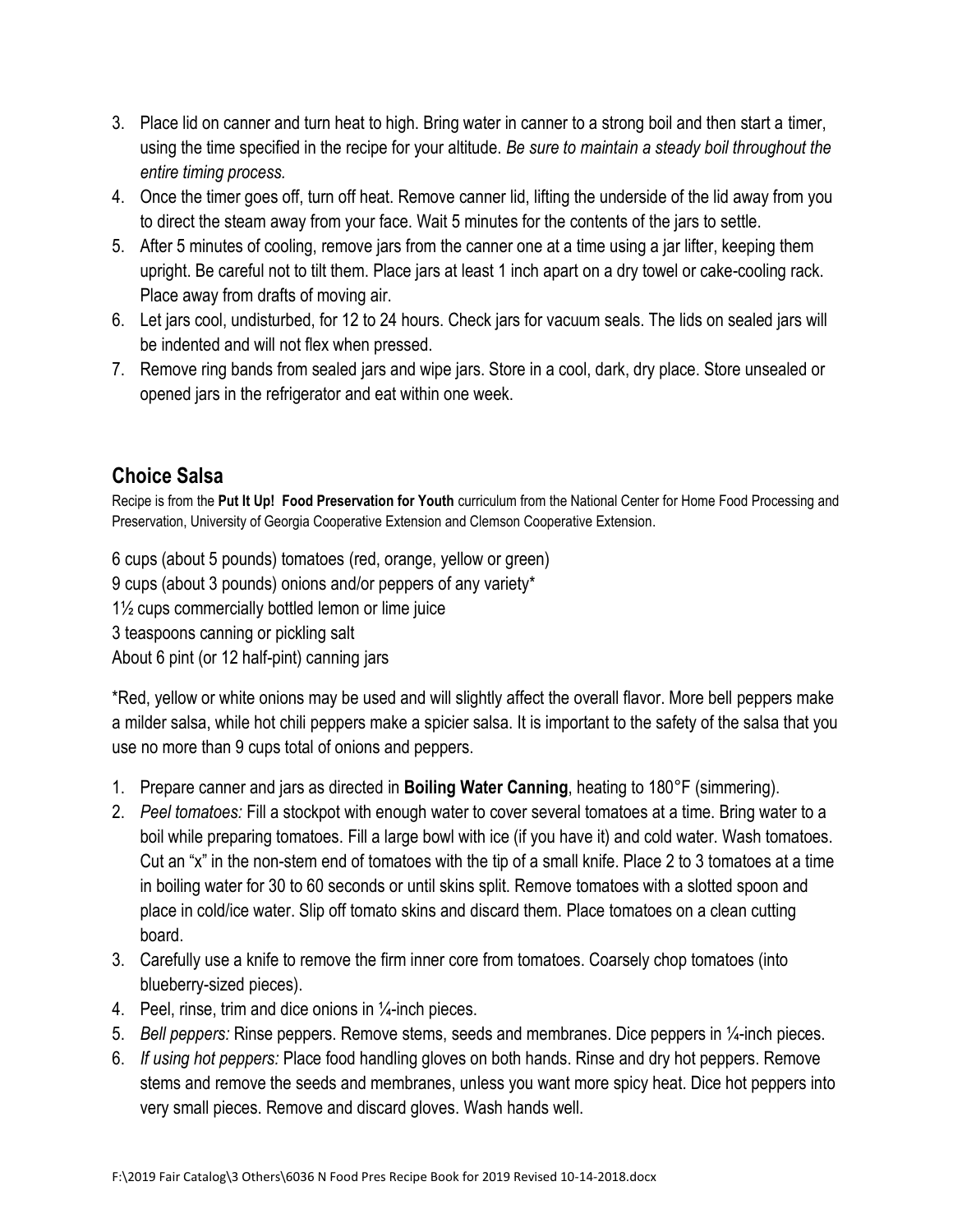- 7. Measure and combine 9 cups of peppers and onions with 6 cups of tomatoes in a large stockpot. You can vary the individual amounts of peppers and onions to suit your taste, but be sure that they measure 9 cups in total. Measure and add 1½ cups bottled lemon or lime juice and 3 teaspoons salt. Stir to mix ingredients evenly.
- 8. Heat to boiling over high heat and then reduce to a simmer and cook for 3 minutes, stirring as needed to prevent scorching.
- 9. Remove hot jars from canner and fill as directed in **Boiling Water Canning**, leaving ½-inch headspace. Use a jar funnel for neater filling and be sure to release air bubbles and adjust headspace if needed. Wipe jar rims and apply lids.
- 10. Process in a boiling water canner as directed in **Boiling Water Canning**. Process pint or half-pint jars for 15 minutes at altitudes of 1,000 feet or below; 20 minutes at altitudes of 1,001-6,000 feet.

*For the fair:* Replace ring band on jar, if it was removed for storage. Complete 4-H Canning Label and affix to jar.

## **Dill Pickles** (recipe revised 10-14-2018)

Recipe is from the **Put It Up! Food Preservation for Youth** curriculum from the National Center for Home Food Processing and Preservation, University of Georgia Cooperative Extension and Clemson Cooperative Extension.

Ingredients below are for 6 to 7 pint jars

About 9 pounds (36) pickling cucumbers, 3 to 4 inches long

- 3 cups water
- 3 cups vinegar (5% acidity)
- 6 tablespoons canning salt

9 to 11 heads of fresh dill or 3 to 3½ tablespoons dried dill weed or dill seed

3 to 3 ½ tablespoons whole mustard seed

3 to 7 cloves of garlic (optional)

About 6 to 7 pint (or 12 to 14 half-pint) canning jars (use wide mouth jars for easier packing)

- 1. Prepare canner and jars as directed in **Boiling Water Canning**, heating to 140°F (almost simmering).
- 2. Rinse cucumbers in a colander immediately before using. Scrub well, giving special attention to the area around the stems.
- 3. Remove a 1/8-inch slice off the blossom end of each cucumber and discard. If stem is still attached, cut off all but ¼ inch. Carefully slice the cucumbers lengthwise and then lengthwise again to create spears.
- 4. If using fresh dill, chop leaves finely with scissors, separating into small piles of 1½ heads per pile. If using garlic, peel and slice cloves into thin slices.
- 5. *Make the pickling brine:* Combine 3 cups water, 3 cups vinegar and 6 tablespoons salt in a large saucepan. Bring to a boil over high heat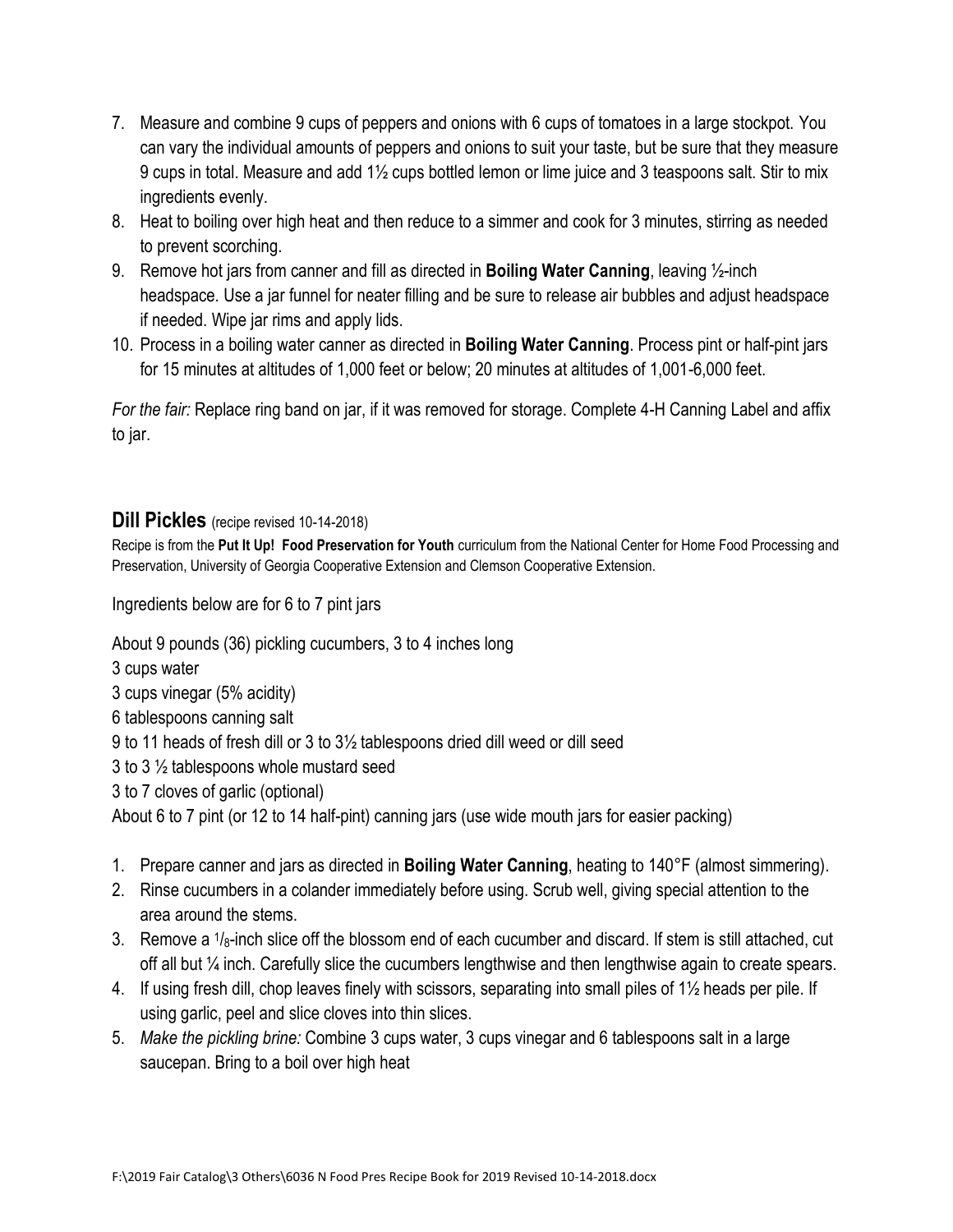- 6. Remove hot jars from canner as directed in **Boiling Water Canning**. Place 1½ heads of chopped fresh dill or 1½ teaspoons dried dill weed or dill seed in the bottom of each pint jar. Add 1½ teaspoons mustard seed to each pint jar. Add ½ to 1 clove of sliced garlic to each pint jar, if desired. (Use one-half those ingredient amounts if using half-pint jars.)
- 7. Pack cucumber spears tightly into the jars, leaving ½-inch or more of headspace. (If using half-pint jars, it may be necessary to trim the length of the cucumber spears.) Ladle boiling pickling solution over the cucumbers in the jars, leaving ½-inch headspace. Use a jar funnel for neater filling and be sure to release air bubbles and adjust headspace if needed, as directed in **Boiling Water Canning**. Wipe jar rims and apply lids.
- 8. Process in a boiling water canner as directed in **Boiling Water Canning**. Process pint or half-pint jars for 10 minutes at altitudes of 1,000 feet or below; 15 minutes at altitudes of 1,001-6,000 feet.
- 9. For best flavor, store sealed jars for 3 weeks before eating.

*For the fair:* Replace ring band on jar, if it was removed for storage. Complete the 4-H Canning Label and affix to jar.

## **Strawberry Jam (with Regular Pectin)**

Recipe is from the **Put It Up! Food Preservation for** Youth curriculum from the National Center for Home Food Processing and Preservation, University of Georgia Cooperative Extension and Clemson Cooperative Extension.

5 cups crushed strawberries (about 4 pints strawberries)\*

1 package powdered pectin 7 cups sugar

About 8 half-pint (or 16 4-ounce) canning jars

\*Strawberry jam is best made with fresh-picked, in-season berries. If you use store-bought berries, be sure to mash them up very well or you will get a lot of floating fruit and trapped air in the final product.

- 1. Prepare the canner and jars as directed in **Boiling Water Canning**, heating to 180°F (simmering). If you are using 4-ounce jars and need to double-stack them, place a second canning rack on top of the first layer of jars. Continue to place jars in a single layer on top of this second rack.
- 2. Rinse strawberries in a colander immediately before using. Do not soak berries. Gently lift them out of water. Remove caps.
- 3. Cut out and discard bruised spots, if needed.
- 4. Thoroughly crush berries one layer at a time in a deep baking pan or cookie sheet using a potato masher. It is helpful to place a damp dish towel or slip-proof mat under the pan to prevent sliding.
- 5. Premeasure 7 cups sugar into a bowl and set aside.
- 6. Measure 5 cups crushed strawberries and add to a stockpot.
- 7. Add 1 package of regular pectin to strawberries and stir well. Turn burner under stockpot to high heat, stir constantly, and bring to a full boil (bubbles over the entire surface).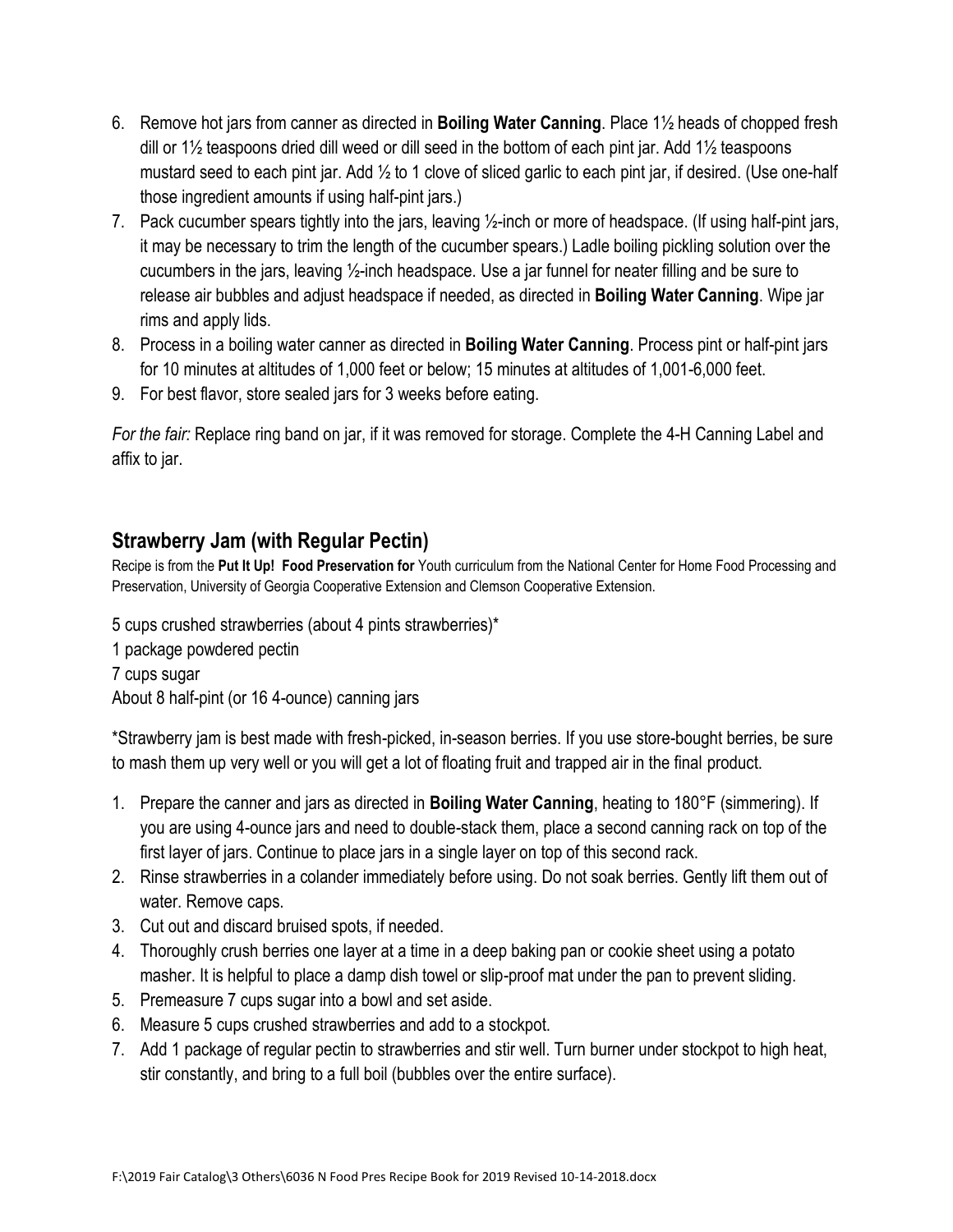- 8. Add the premeasured 7 cups sugar, continue stirring, and heat again to a full rolling boil. Boil hard for 1 minute, stirring constantly. Do not boil longer. Longer boiling may damage the pectin bond, causing jam to soften.
- 9. Remove from heat; quickly skim foam from top with a slotted spoon.
- 10. Remove hot jars from canner and fill as directed in **Boiling Water Canning**, leaving ¼-inch headspace. Use a jar funnel for neater filling and check and adjust headspace if needed. Wipe jar rims and apply lids.
- 11. Process in a boiling water canner as directed in **Boiling Water Canning**. Process half-pint or 4-ounce jars for 10 minutes at altitudes up to 6,000 feet. If needed, 4-ounce jars can be stacked in the canner by placing a second rack on top of the first layer of jars and placing a second layer of jars on top of this rack. Make sure water is 1 to 2 inches above tops of all jars.

*For the fair:* Replace ring band on jar, if it was removed for storage. Complete 4-H Canning Label and affix to jar.

| <b>Product: Dried Apples</b><br>Date Packaged: ___________                                                                                                                                                                                             |                                                                                                                                                                                                                                                                                                                                                        |                                                                                                                                                             |
|--------------------------------------------------------------------------------------------------------------------------------------------------------------------------------------------------------------------------------------------------------|--------------------------------------------------------------------------------------------------------------------------------------------------------------------------------------------------------------------------------------------------------------------------------------------------------------------------------------------------------|-------------------------------------------------------------------------------------------------------------------------------------------------------------|
| Product: Salsa<br>Which type of processing did you use?<br><b>Example 3 Boiling Water Canner</b><br>Pressure Canner                                                                                                                                    | <b>Product: Dill Pickles</b><br>Date canned: Note that the state of the state of the state of the state of the state of the state of the state of the state of the state of the state of the state of the state of the state of the state of the state of the<br>Which type of processing did you use?<br>____ Boiling Water Canner<br>Pressure Canner | <b>Product: Strawberry Jam</b><br>Date canned: _______<br>Which type of processing did you use?<br><b>Example 3</b> Boiling Water Canner<br>Pressure Canner |
| <b>Product: Green Beans</b><br>Date canned: __________<br>When you packed the beans into the jar,<br>did you use a raw pack or hot pack?<br>Raw Pack Both Hot Pack<br>Which type of processing did you use?<br>Boiling Water Canner<br>Pressure Canner |                                                                                                                                                                                                                                                                                                                                                        |                                                                                                                                                             |

#### **Preserved Food Labels**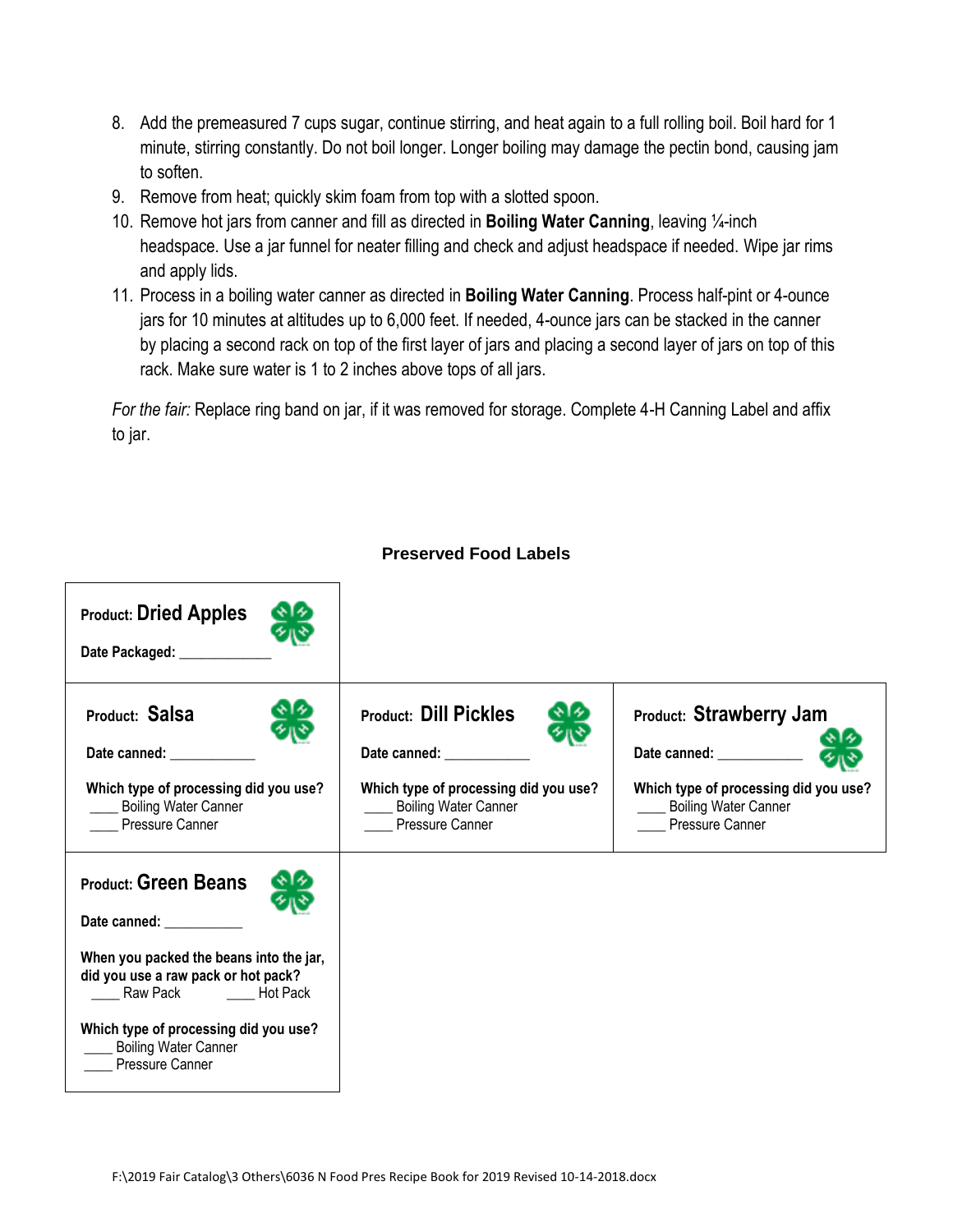## **Pressure Canning**

Follow these general instructions for pressure canning Green Beans and other low-acid foods (vegetables, meats, poultry, and combination recipes).

*Prepare canner and jars:*

- 1. Assemble equipment and ingredients.
- 2. Place rack into pressure canner. Add 2 to 3 inches of water and place on burner. Turn burner on medium-high to heat water in canner to 140°F (almost simmering) for a raw pack, or 180°F (simmering) for a hot pack.
- 3. Only use jars that were specifically made for home canning. (Do not re-use containers such as mayonnaise jars.) Use only the jar sizes specified in the recipe. Examine jars carefully. Discard any with cracks or chips in the rim. Examine ring bands and discard any with rust or bends.
- 4. Wash jars thoroughly in warm soapy water and rinse well. To keep jars warm until use, either fill jars with hot water and place upright in the canner or cover jars with hot water in a clean, drain-plugged sink.
- 5. Wash ring bands and prepare lids as instructed by the manufacturer.

## *Prepare the recipe:*

As directed for raw pack or hot pack.

### *Fill the jars:*

- 1. Remove jars from hot water with jar lifter and pour water out in sink (not in canner). Place jars upright on towel-covered countertop or rack.
- 2. Fill jars as directed in the recipe, leaving the required headspace. Headspace is the gap between the top of the food and the top of the jar rim. Measure headspace with headspace tool or ruler to ensure it is correct.
- 3. Remove air bubbles by slowly moving bubble freer or spatula gently in and out around the inside edge of each jar. Check headspace of each jar again and gently add or remove liquid with a small spoon, if needed.
- 4. Wipe jar rims with a clean, damp paper towel.
- 5. Apply lids according to manufacturer's directions. Turn band onto jars until fingertip tight. Fingertip tight is when you meet firm resistance as you turn the band onto the jar using your thumb and two fingers.

## *Pressure canner processing:*

- 1. Use a thermometer to check that the temperature of the water in the canner is as specified in the recipe (140°F for a raw pack; 180°F for a hot pack). Adjust burner higher or lower, if necessary.
- 2. Use a jar lifter to carefully place filled jars one at a time on the rack in the canner. Keep jars upright at all times. Water level will rise, but should not cover jar tops. Remove water if needed.
- 3. Place lid on canner and close tightly, but leave the weight off the vent port. Turn heat to high. Wait until you see steam form a funnel as it comes out of the vent port, and then set a timer for 10 minutes. Allow steam to escape for 10 minutes to vent the canner (remove excess air).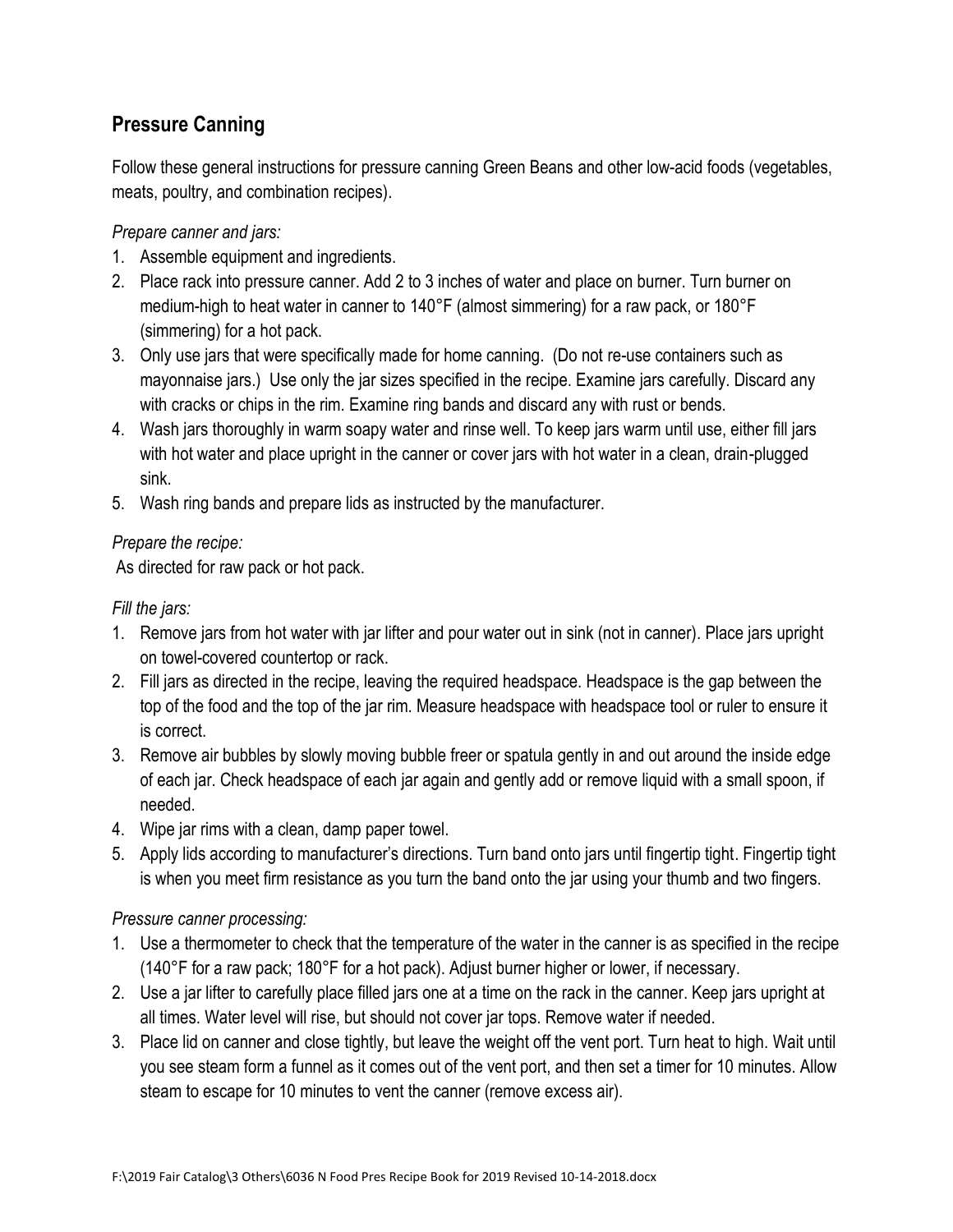- 4. After the canner has vented for 10 minutes, place the weight or close the vent port to begin pressurizing the canner.
- 5. Determine how many pounds of pressure are needed for processing at your altitude. For a weighted gauge canner, this is 10 pounds at altitudes of 1,000 feet and below; 15 pounds at altitudes above 1,000 feet. For a dial gauge canner, it is 11 pounds at altitudes of 2,000 feet and below; 12 pounds at altitudes of 2,001 to 4,000 feet; or 13 pounds at altitudes of 4,001 to 6,000 feet.
- 6. Wait until you can see and hear the weight steadily jiggling as recommended by the manufacturer (for a weighted gauge canner) or the dial indicates the recommended pressure (for a dial gauge canner). Set the timer for the processing time specified in the recipe. Once the recommended pressure is reached, you may lower the heat very slightly so that pressure does not rise too high, but be careful. *If at any time the pressure drops below the recommended level, you must bring the canner back to pressure and reset the timer to the full recommended processing time.*
- 7. When the timer sounds, turn off the heat. Allow the canner pressure to drop naturally as the canner cools. Wait until the pressure returns to 0 pounds (if the canner has a vent lock, it will drop) and then wait 2 more minutes. If the canner gives no indication of the remaining pressure, set a timer for 45 minutes to allow time for the pressure to drop to zero. Carefully check that the pressure is gone before removing the weight from the vent port.
- 8. After removing the weight, wait 10 minutes for the contents of the jars to settle. Remove the canner lid, lifting the underside of the lid away from you to direct the steam away from your face.
- 9. Remove jars from the canner one at a time using a jar lifter, keeping them upright. Be careful not to tilt them. Place jars at least 1 inch apart on a dry towel or cake-cooling rack. Place away from drafts of moving air.
- 10. Let jars cool, undisturbed, for 12 to 24 hours. Check jars for vacuum seals. The lids on sealed jars will be indented and will not flex when pressed.
- 11. Remove ring bands from sealed jars and wipe jars. Store in a cool, dark, dry place. Store unsealed or opened jars in the refrigerator and eat within one week.

## **Green Beans**

Recipe is from the **Put It Up! Food Preservation for Youth** curriculum from the National Center for Home Food Processing and Preservation, University of Georgia Cooperative Extension and Clemson Cooperative Extension.

8 to 9 pounds green beans (¾ to 1 pound per pint) 9 cups water 4½ teaspoons canning salt (optional) About 9 pint canning jars

- 1. Prepare the canner and jars as directed in **Pressure Canning**, heating to 140 °F (just below simmering) for a raw pack or 180°F (simmering) for a hot pack. See step 5, below.
- 2. Fill a large saucepan with 9 cups water to be used to fill jars. Cover saucepan with lid and turn heat on high to bring to a boil.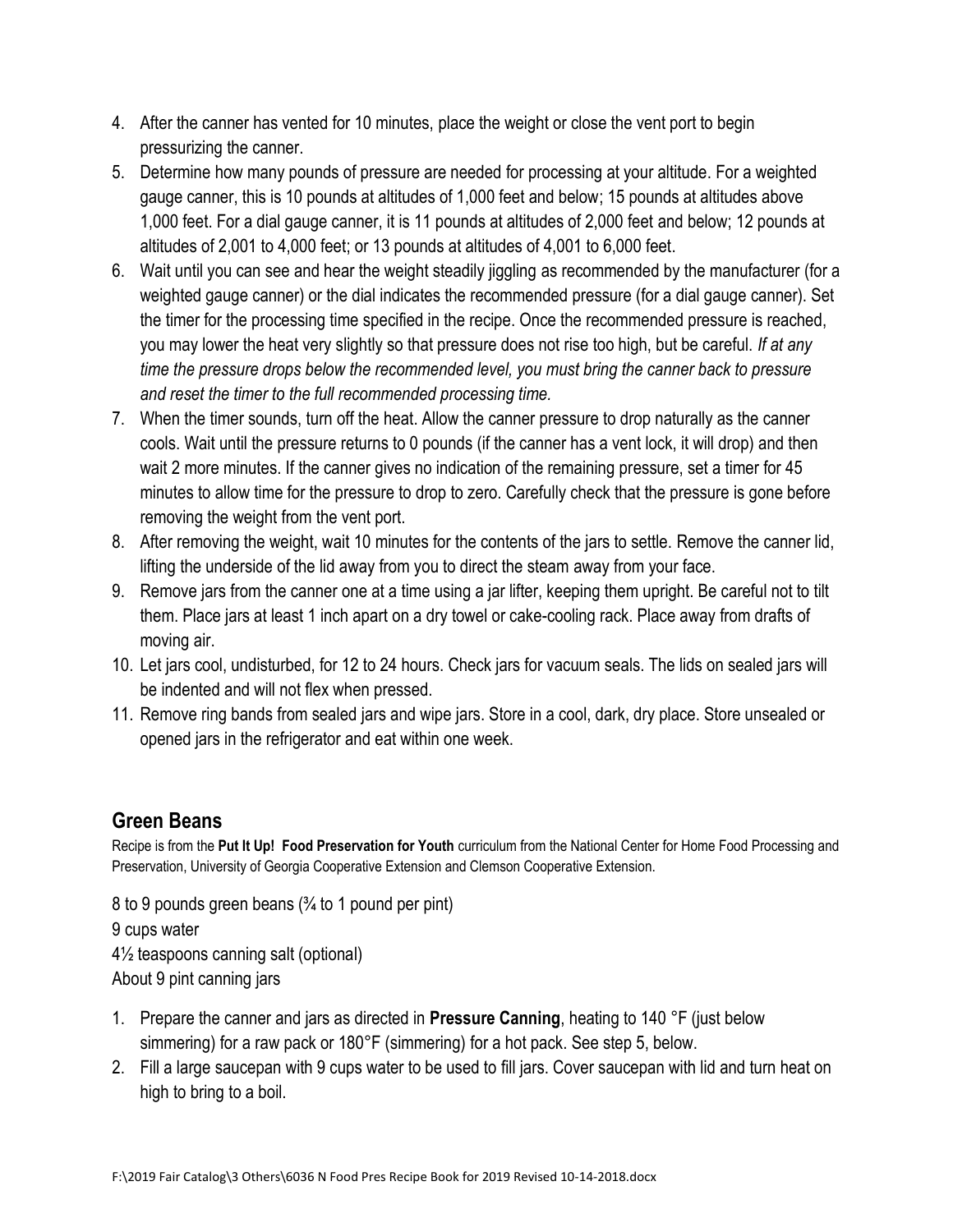- 3. Use a colander to rinse beans. Discard any discolored or diseased bean pods.
- 4. Use your clean hands to snap the ends off the beans, and then snap the beans into 1-inch pieces. Or, use a small knife to cut off ends and slice into 1-inch pieces.
- 5. Green beans can be canned using either a raw pack or a hot pack. Raw packs are quicker, but hot packs tend to have the best color and flavor. *Choose one of the packs below for filling jars and process as directed.*

### *Raw Pack:*

- 6. Remove jars from hot water as directed in **Pressure Canning**, pouring the water out in the sink (not in the canner).
- 7. Use a jar funnel and clean fingers to push raw beans tightly into hot jars, leaving 1-inch headspace.
- 8. Add  $\frac{1}{2}$  teaspoon salt to each jar, if desired.
- 9. Using a ladle, fill each jar with boiling hot water to cover beans, leaving 1-inch headspace.
- 10. Remove air bubbles and adjust headspace if needed, as directed in **Pressure Canning**. Wipe jar rims and apply lids.
- 11. Process pint jars for 20 minutes in a pressure canner, as directed in **Pressure Canning.** Be sure to vent the canner before pressurizing and use the correct processing pressure for your altitude and type of canner.

## *OR*

*Hot Pack:*

- 6. Place beans into the boiling water in the saucepan for 5 minutes. Turn off heat.
- 7. Remove jars from hot water as directed in **Pressure Canning**, pouring the water out in the sink (not in the canner).
- 8. Use a jar funnel and slotted spoon to fill the hot jar with the heated beans, leaving 1-inch headspace. Repeat to fill each jar.
- 9. Add ½ teaspoon salt to each jar, if desired. Using a ladle, fill each jar with the boiling hot cooking liquid to cover the beans, leaving 1-inch headspace.
- 10. Remove air bubbles and adjust headspace if needed, as directed in **Pressure Canning**. Wipe jar rims and apply lids.
- 11. Process pint jars for 20 minutes in a pressure canner, as directed in **Pressure Canning.** Be sure to vent the canner before pressurizing and use the correct processing pressure for your altitude and type of canner.

*For the fair:* Replace ring band on jar, if it was removed for storage. Complete 4-H Canning Label and affix to jar.